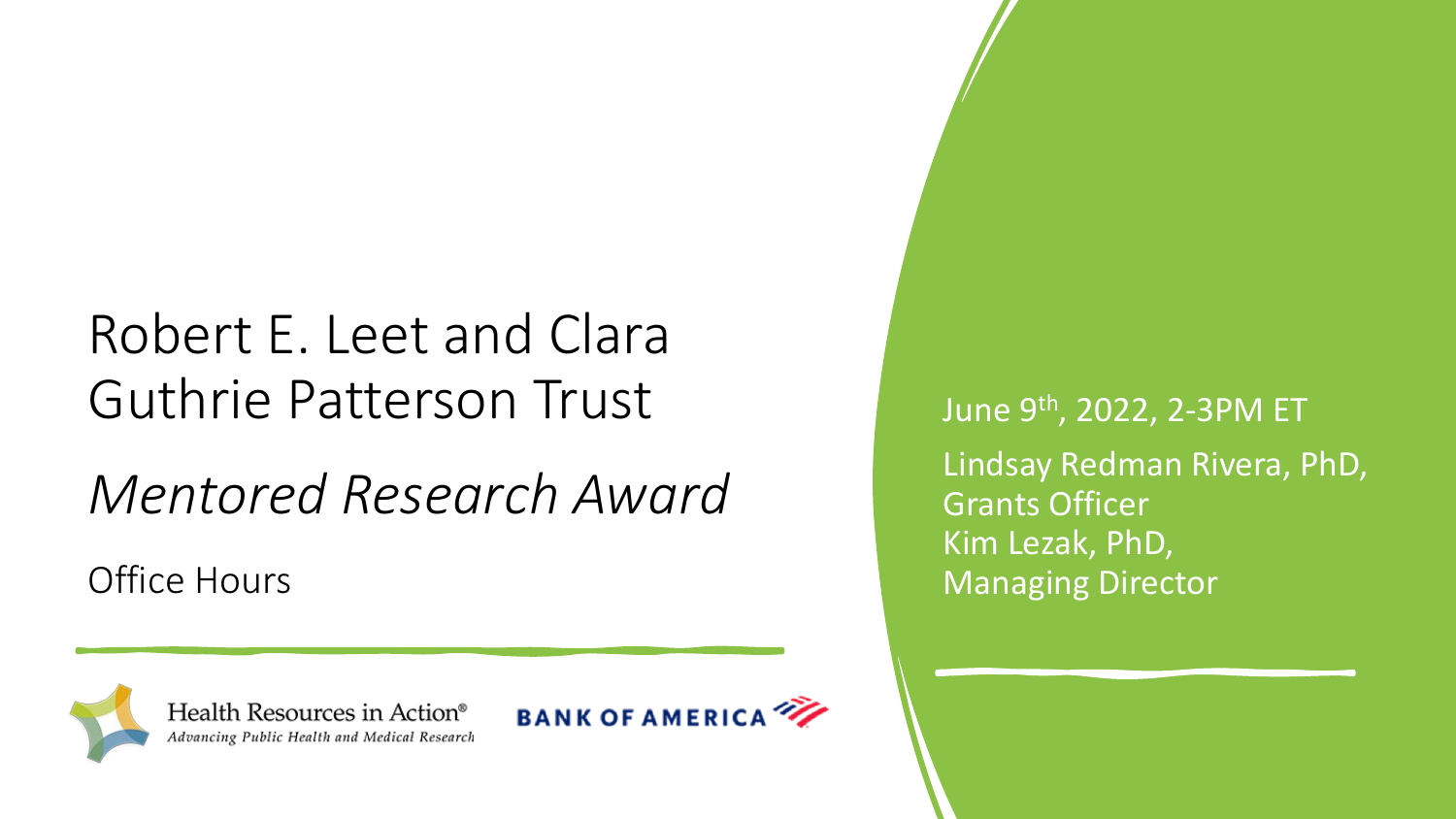# Agenda

- Program Overview and Application Requirements
	- Program Mission & Research Focus
	- Program Overview
	- Eligibility
	- New Requirements
	- Review Criteria
- Lessons Learned and Helpful Tips
	- Budget Guidance
	- Pitfalls to Avoid
	- Application Tips
- Q & A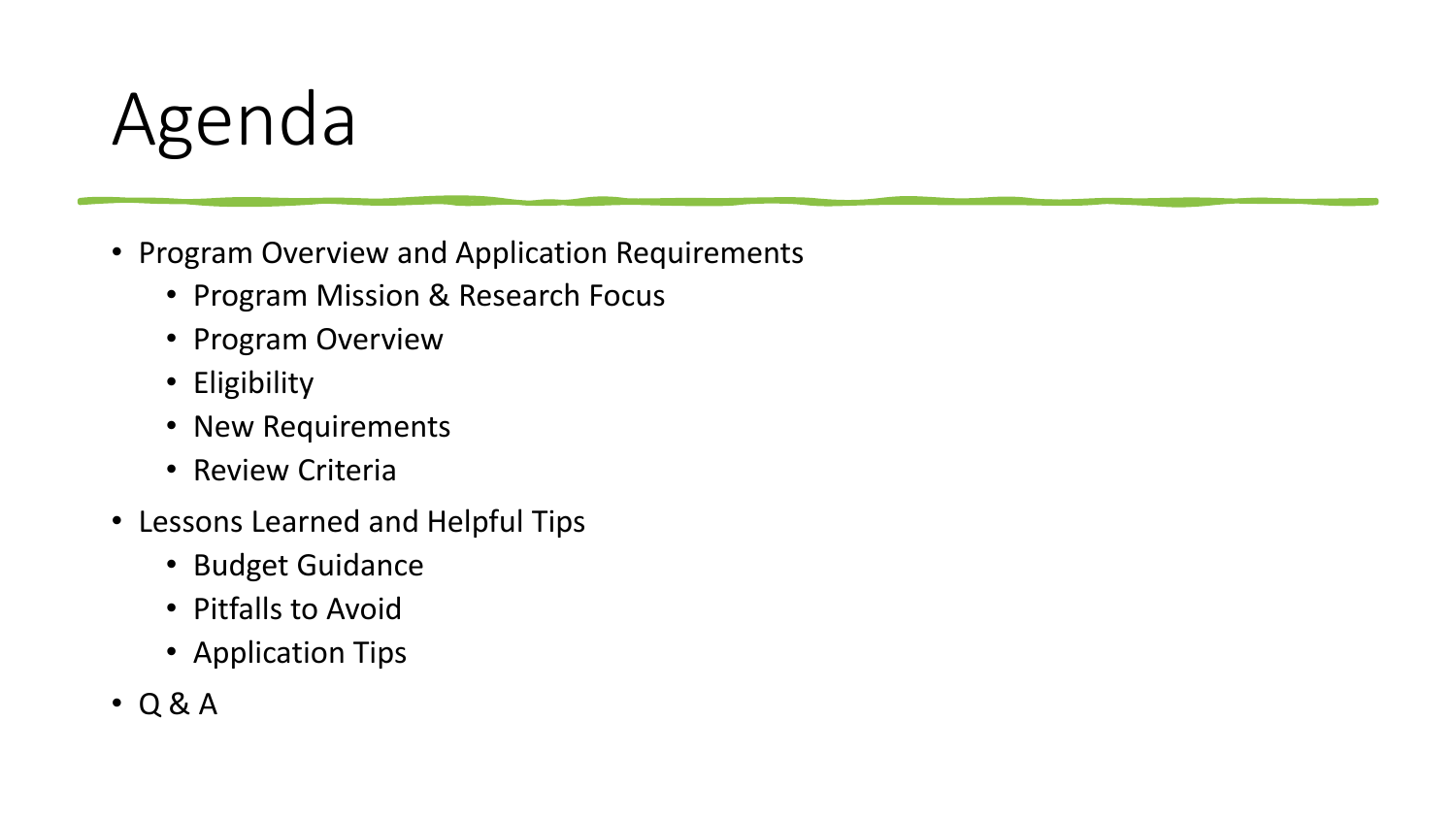# Program Mission and Research Focus

#### **Mission**

The Robert E. Leet and Clara Guthrie Patterson Trust was established in 1980 to support "**research relating to human diseases, their causes and relief thereof**". The goal of the program is to support pilot studies and innovative research conducted by early stage mentored investigators and promote their transition towards independence.

#### **Research Focus**

Clinical research that focus on the causes of human disease and/or improving treatment.

The program follows the NIH definition of the clinical research which includes:

1. Patient-oriented research. Research conducted with human subjects (or on material of human origin such as tissues, specimens, and cognitive phenomena) for which an investigator (or colleague) on the proposed study directly interacts with human subjects. It includes: (a) patient-based studies of mechanisms of human disease, (b) therapeutic interventions, (c) clinical trials, or (d) development of new technologies. Excluded from this definition are in vitro studies that utilize human tissues that cannot be linked to a living individual.

2. Epidemiological and behavioral studies.

3. Outcomes research and health services research.

**Exclusions:** Proposals utilizing animal studies or those with a predominant focus on fundamental aspects of phenomena without direct clinical application are ineligible.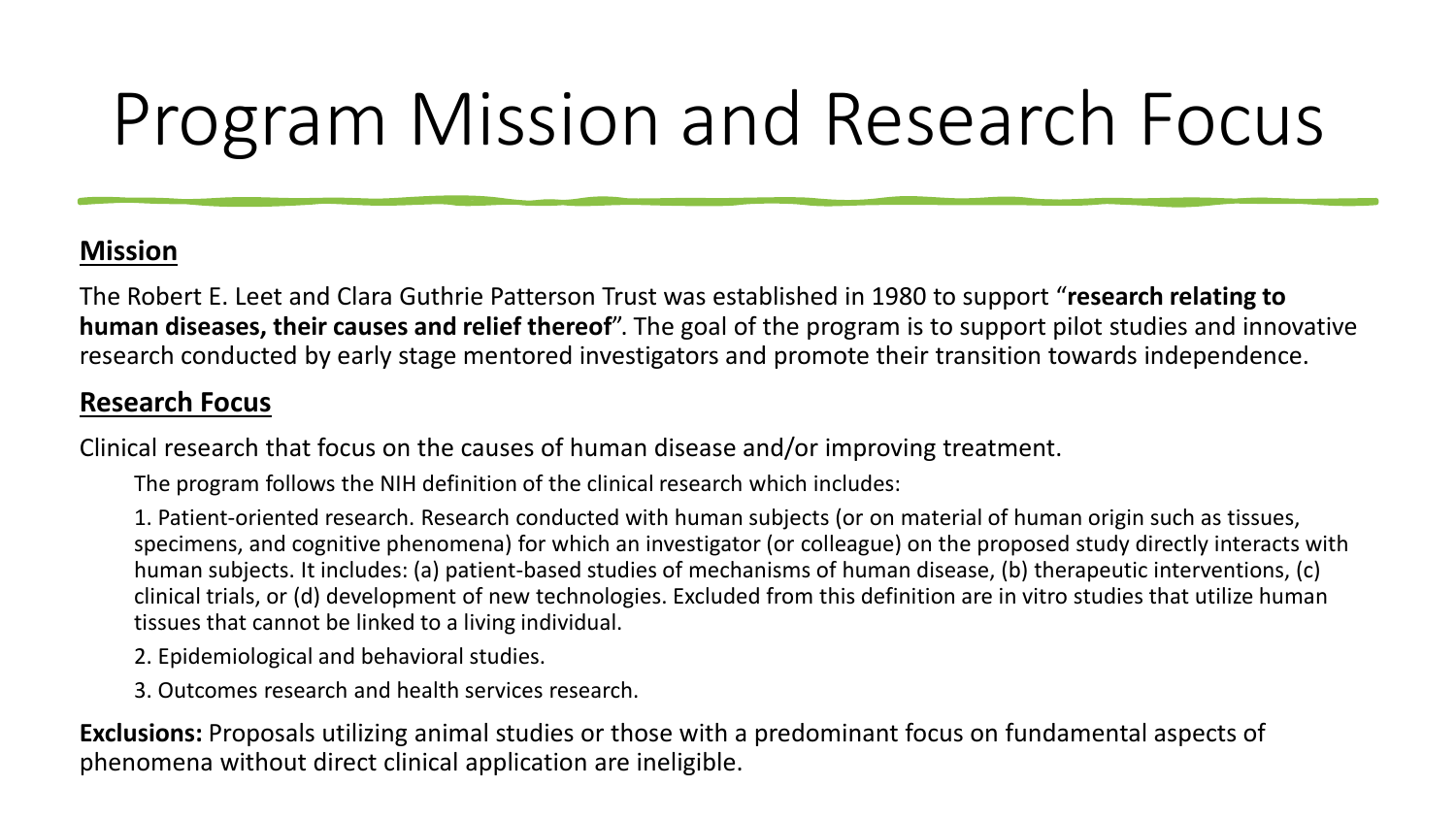## Program Overview

| <b>Amount &amp; Duration:</b> | \$200,000 for 2 years<br>(\$100,000 per year, indirect costs not allowed) |  |  |  |  |
|-------------------------------|---------------------------------------------------------------------------|--|--|--|--|
| <b>Award Dates:</b>           | Jan 31, 2023 – Jan 30, 2025                                               |  |  |  |  |

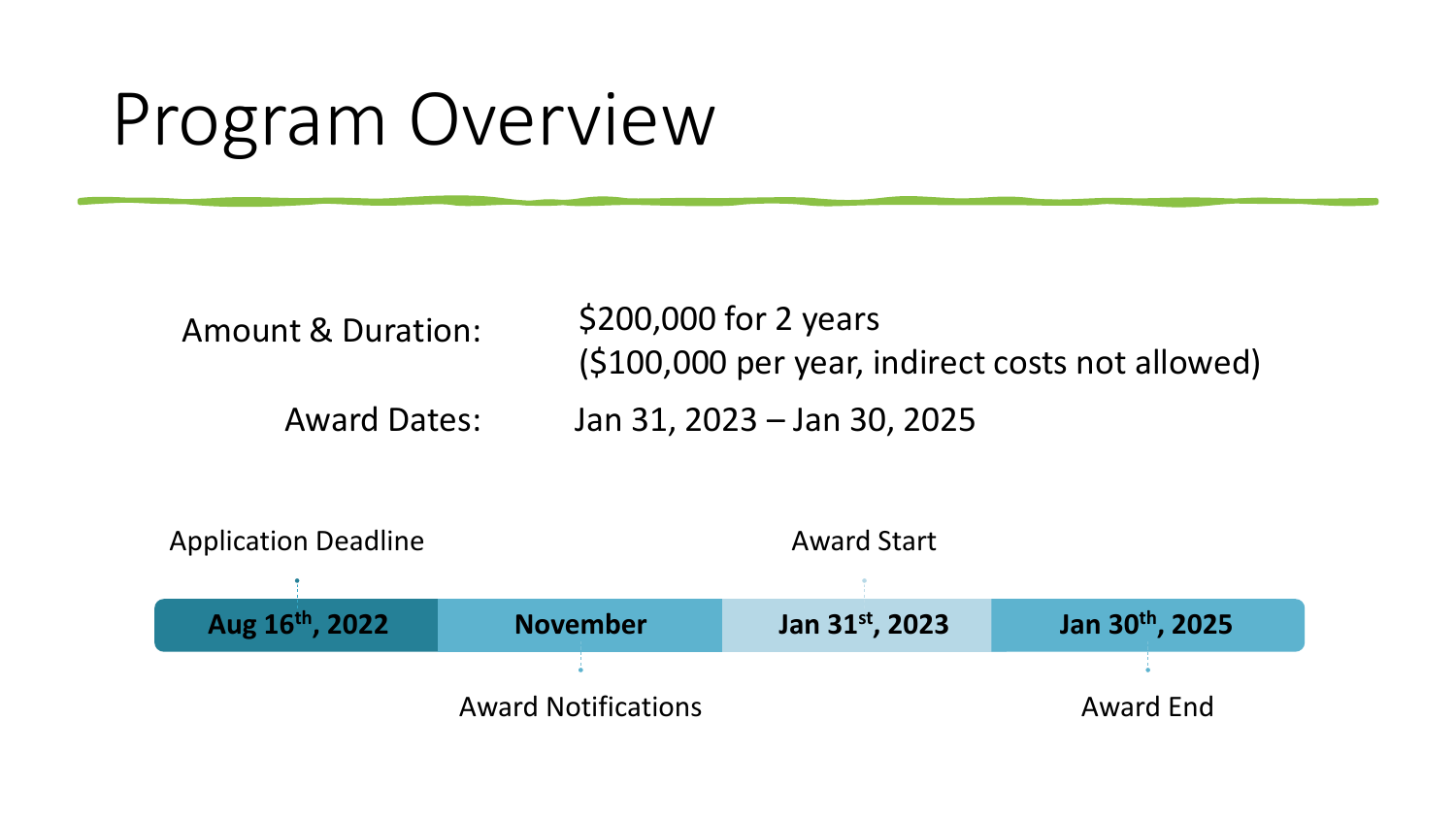# Eligibility

- Conducting research in the states of **Connecticut**, **New Jersey** or **Rhode Island**.
- Doctoral degree (MD, MD/PhD, PhD, DO, DMD, PharmD, DPT…)
- Postdoc or clinician scientist
	- Without clinical responsibilities
		- 3-6 years full-time postdoctoral research experience
		- Commit 90% effort to research
	- With clinical responsibilities
		- No more than 3 years full-time postdoctoral (or equivalent) research experience
		- Commit 70% effort to research
	- Must have completed residency and clinical training by funding start date
- Must not hold tenure-track faculty position or equivalent (no start up package or lab space)
- Must apply under guidance of a Mentor
- Cannot hold concurrent Career Development Award, R01 or other major source of funding that covers more than half their salary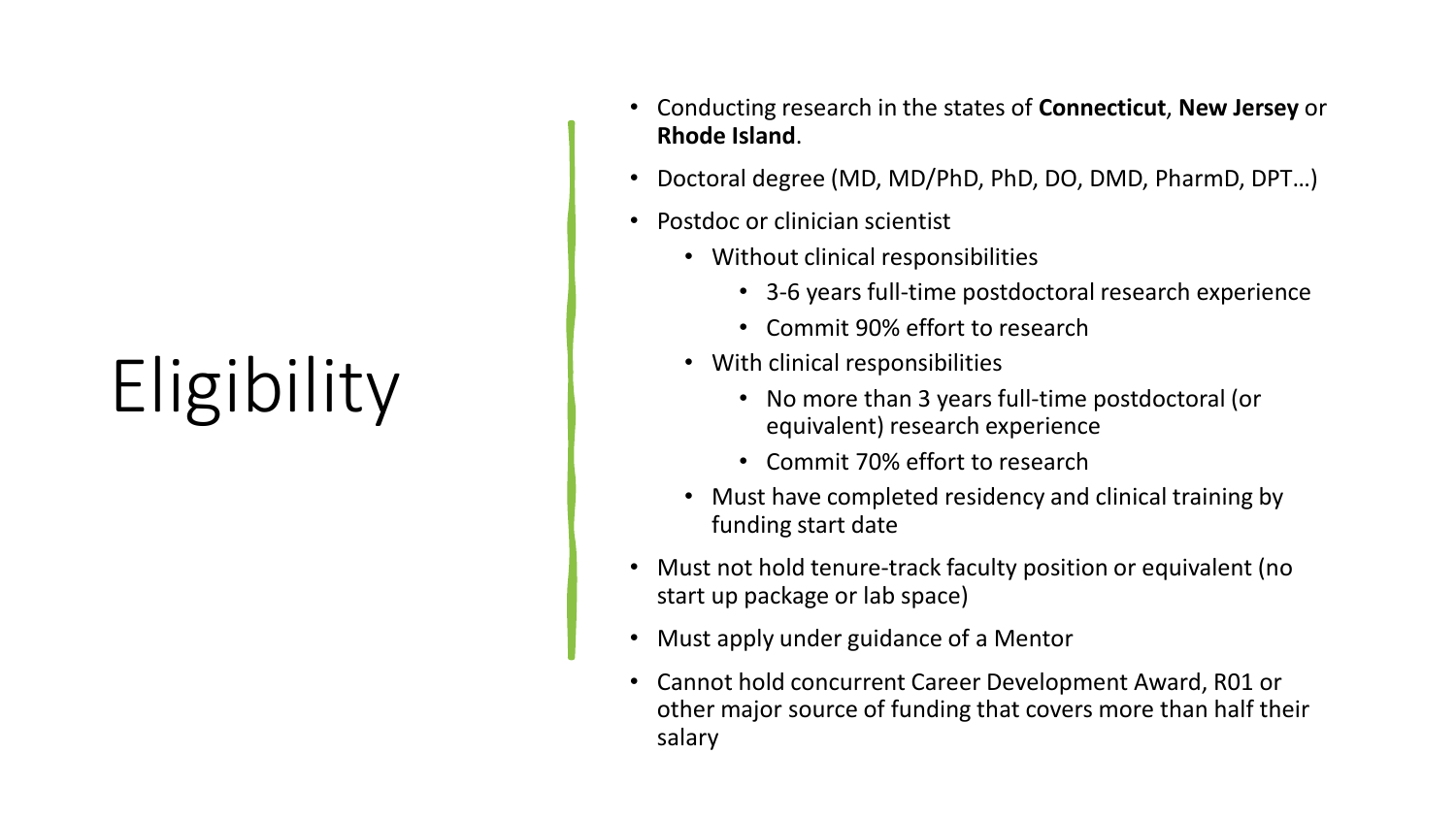## New Requirements

#### **Research Focus**

• Proposals with a predominant focus on fundamental aspects of phenomena without direct clinical application are ineligible

#### **Eligibility**

- Clinician Scientist eligibility (no more than 3 years full-time postdoctoral research experience)
- Tenure-track faculty are no longer eligible.
- Applicants may not hold concurrent award (K, R01 or other) that covers more than half of their salary

#### **Application Documents:**

- Applicant Eligibility, Research Experience, and Career Trajectory sections
- Contributions to Research Community and Promotion of Positive Research Culture
- Project Ownership Plan (Including a statement in the mentor's letter)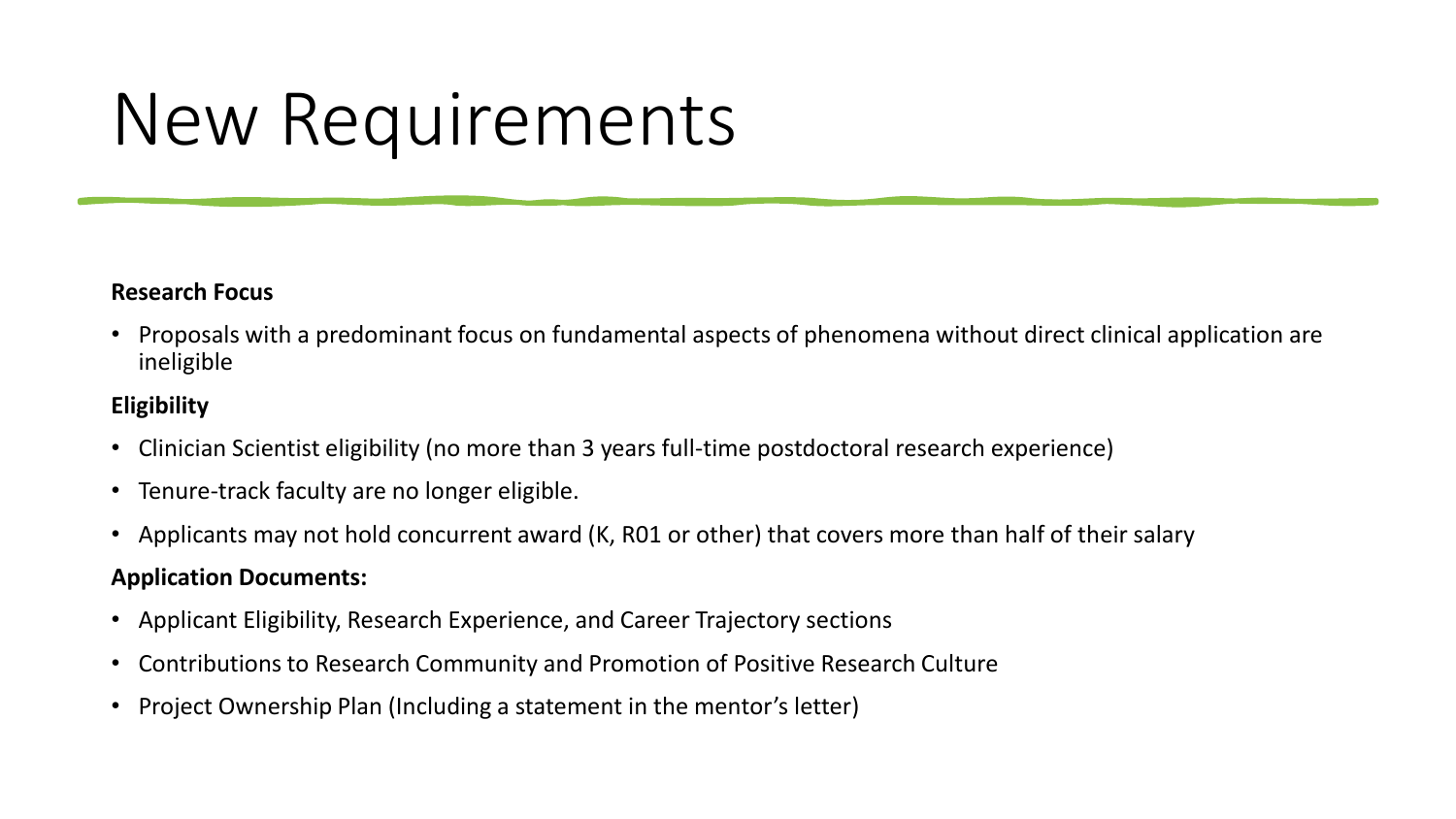### Review Criteria

#### **Significance and Impact**

- **Advance knowledge relating to human** diseases, their causes and relief
- •Hypothesis is novel, innovative and important
- Proposal describes intended impact and benefit to the identified problem
- •Work demonstrates transparency in sharing of research findings/project outcomes
- Project will contribute to training and growth of applicant
- Career development plan activities support the Applicant's advancement and goals

#### **Investigator**

- **Applicant's background and experience is** well-suited for project completion
- Project and career development plan activities enhance Applicant's future work and goals
- Mentorship team is appropriate, welldefined and aligns with research aims and career goals
- •Applicant has meaningfully contributed/engaged in activities that benefit the wider research community and shows a strong commitment to fostering a diverse, equitable and inclusive research environment
- Strength of the Mentor's LOS, degree of current and future commitment to the applicant including project ownership
- Strength of additional LORs

#### **Project and Related Activities**

- **Proposed scope is a logical extension of** literature review
- •Objectives are well conceived and realistic
- Research methodology, data collection and analytical plan are feasible and appropriate
- Recruitment plan for the study is appropriate and feasible and shows sensitivity towards the target population. Human subject's protections and study participant inclusion are clear and justified
- Proposal suggests next steps in terms of positive, negative, or null results
- Career development plan activities are directly related to project completion and enhance project effectiveness
- Timeline and budget are realistic and appropriate
- Scientific and budgetary overlap with other support is clearly described with a plan to avoid duplication of funding.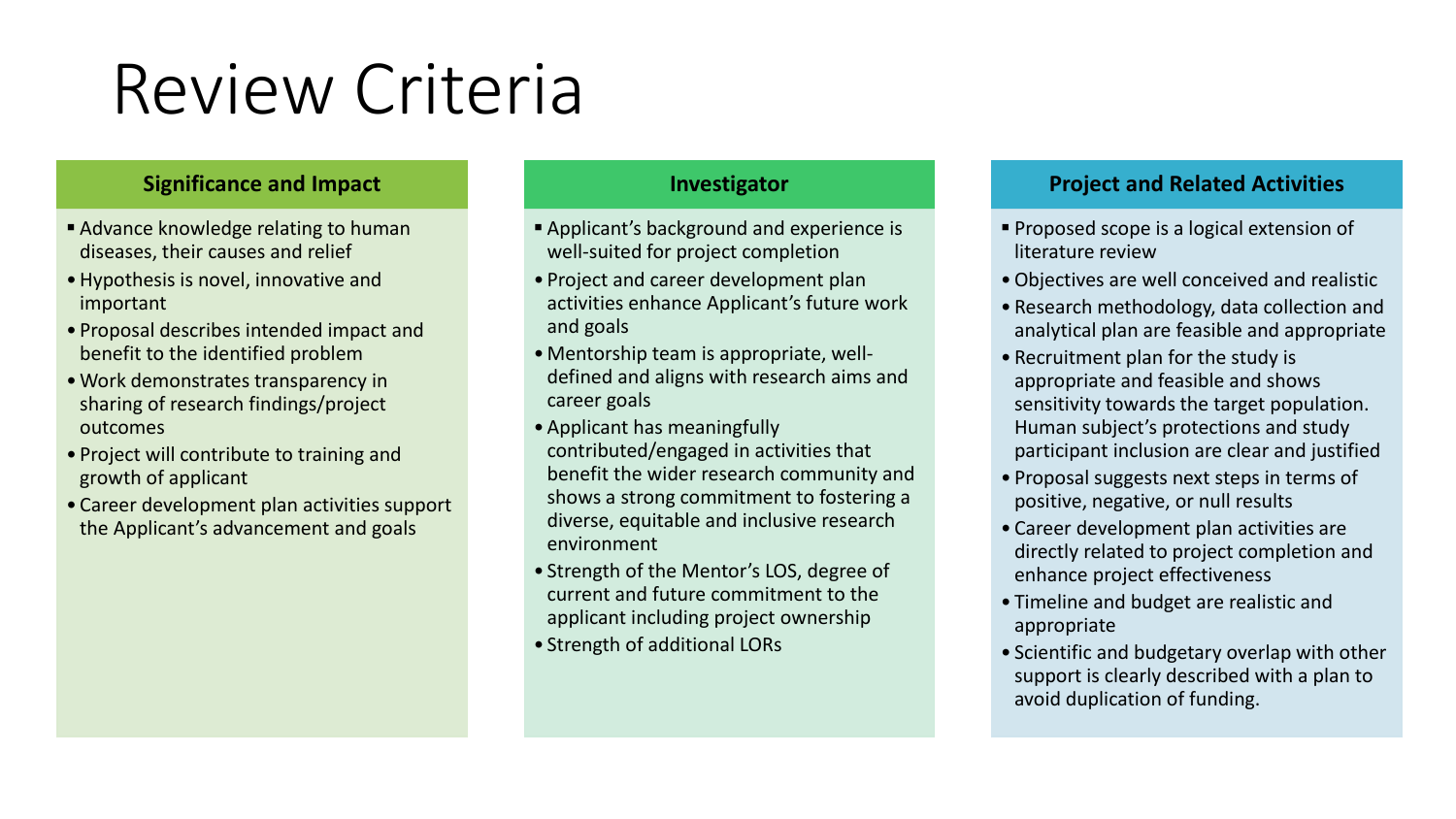# Budget Guidance

- \$200,000 over 2 years
- Funds need to be equally distributed across each year of funding
- Indirect costs are not allowed (Rent, Telephone/F ax/Internet, etc...)

|                                                                                                                                                                                                                                                                                                                                                                                                                                            |                                  |                                                   | Patterson Mentored Research Award Program                        |                                                                     |                                    |                                                                              |                                                                | YEAR 1 BUDGET DETAIL         |                             |  |
|--------------------------------------------------------------------------------------------------------------------------------------------------------------------------------------------------------------------------------------------------------------------------------------------------------------------------------------------------------------------------------------------------------------------------------------------|----------------------------------|---------------------------------------------------|------------------------------------------------------------------|---------------------------------------------------------------------|------------------------------------|------------------------------------------------------------------------------|----------------------------------------------------------------|------------------------------|-----------------------------|--|
| PI Name:                                                                                                                                                                                                                                                                                                                                                                                                                                   |                                  |                                                   |                                                                  |                                                                     |                                    |                                                                              |                                                                |                              |                             |  |
| Year 1 Start Date:                                                                                                                                                                                                                                                                                                                                                                                                                         |                                  | XXIXXIXXXX                                        |                                                                  | Year 1 End Date:                                                    |                                    |                                                                              |                                                                | XXIXXIXXXX                   |                             |  |
| Awarded Amount Year 1:                                                                                                                                                                                                                                                                                                                                                                                                                     | 1                                |                                                   | <b>Mazinun Indirect Allowable:</b>                               |                                                                     |                                    |                                                                              | 0.002                                                          |                              |                             |  |
|                                                                                                                                                                                                                                                                                                                                                                                                                                            |                                  | <b>LIST PERSONNEL (Grantee Organization Only)</b> |                                                                  |                                                                     |                                    | Autopopulated (do not overwrite formulas)                                    |                                                                |                              |                             |  |
| <b>HAME</b>                                                                                                                                                                                                                                                                                                                                                                                                                                | <b>ROLE ON</b><br><b>PROJECT</b> | <b>PERCENT</b><br><b>EFFORT</b>                   | <b>INST BASE</b><br><b>SALART</b><br>(uithout NIH<br>ralary cap) | <b>SALART</b><br><b>REQUESTED</b><br>(including NIH)<br>zalary cap) | <b>FRIMGE</b><br><b>BEHEFITS x</b> | <b>PROJECT</b><br><b>SALART</b>                                              | <b>FRIMGE</b><br><b>BEMEFITS</b>                               |                              | <b>TOTAL</b>                |  |
|                                                                                                                                                                                                                                                                                                                                                                                                                                            | PI                               | 0%                                                | \$                                                               | \$                                                                  | 0%                                 | \$<br>$\blacksquare$                                                         | $\ddagger$<br>$\overline{a}$                                   | $\ddot{\mathbf{r}}$          |                             |  |
|                                                                                                                                                                                                                                                                                                                                                                                                                                            |                                  | 0%                                                | \$                                                               | \$<br>÷                                                             | 0%                                 | $\ddot{\phantom{0}}$<br>$\overline{a}$                                       | \$                                                             | ٠,                           |                             |  |
|                                                                                                                                                                                                                                                                                                                                                                                                                                            |                                  | 0%                                                | \$                                                               | \$<br>J.                                                            | 0%                                 | $\ddot{\bm{x}}$<br>÷                                                         | \$<br>$\overline{\phantom{a}}$                                 | 4                            |                             |  |
|                                                                                                                                                                                                                                                                                                                                                                                                                                            |                                  | 0%<br>0%                                          | \$<br>$\ddot{\phantom{1}}$                                       | \$<br>ł,<br>\$<br>÷                                                 | 0%<br>0%                           | ţ.<br>$\ddagger$<br>$\blacksquare$                                           | $\ddagger$<br>$\ddot{\phantom{1}}$<br>$\overline{\phantom{a}}$ | ٠,<br>$\ddot{\mathbf{r}}$    |                             |  |
|                                                                                                                                                                                                                                                                                                                                                                                                                                            |                                  | 0%                                                | \$                                                               | \$                                                                  | 0%                                 | $\ddot{\phantom{1}}$                                                         | $\ddagger$                                                     | ٠,                           |                             |  |
|                                                                                                                                                                                                                                                                                                                                                                                                                                            |                                  | 0%                                                | \$                                                               | \$                                                                  | 0%                                 | ٠,<br>$\overline{\phantom{a}}$                                               | $\ddot{\mathbf{r}}$<br>$\overline{\phantom{a}}$                | <b>t</b>                     |                             |  |
|                                                                                                                                                                                                                                                                                                                                                                                                                                            |                                  |                                                   |                                                                  | <b>SUBTOTAL PERSONNEL</b>                                           |                                    | $\mathbf{r}$<br>$\overline{a}$                                               | $\mathbf t$<br>$\overline{\phantom{a}}$                        | $\ddot{\phantom{a}}$         |                             |  |
| CONSULTANT COSTS (Provide Detailed Cost Itemization, e.g., translator 40 hours at \$80/hour):                                                                                                                                                                                                                                                                                                                                              |                                  |                                                   |                                                                  |                                                                     |                                    |                                                                              |                                                                |                              |                             |  |
|                                                                                                                                                                                                                                                                                                                                                                                                                                            |                                  |                                                   |                                                                  |                                                                     |                                    |                                                                              |                                                                | \$                           |                             |  |
|                                                                                                                                                                                                                                                                                                                                                                                                                                            |                                  |                                                   |                                                                  |                                                                     |                                    |                                                                              |                                                                | \$<br>\$                     |                             |  |
|                                                                                                                                                                                                                                                                                                                                                                                                                                            |                                  |                                                   |                                                                  |                                                                     |                                    | <b>SUBTOTAL CONSULTANT COSTS \$</b>                                          |                                                                |                              | $\overline{a}$              |  |
| SMALL EQUIPMENT (Provide Detailed Cost Itemization, e.g., Computers \$2,000 etc):                                                                                                                                                                                                                                                                                                                                                          |                                  |                                                   |                                                                  |                                                                     |                                    |                                                                              |                                                                |                              |                             |  |
|                                                                                                                                                                                                                                                                                                                                                                                                                                            |                                  |                                                   |                                                                  |                                                                     |                                    |                                                                              |                                                                | \$<br>\$                     |                             |  |
|                                                                                                                                                                                                                                                                                                                                                                                                                                            |                                  |                                                   |                                                                  |                                                                     |                                    | SUBTOTAL SMALL EQUIPMENT COSTS                                               |                                                                | $\bullet$                    |                             |  |
| SUPPLIES (Provide Detailed Cost Itemization e.g., Chemicals \$2,000; Glassware \$1,000 etc):                                                                                                                                                                                                                                                                                                                                               |                                  |                                                   |                                                                  |                                                                     |                                    |                                                                              |                                                                |                              |                             |  |
|                                                                                                                                                                                                                                                                                                                                                                                                                                            |                                  |                                                   |                                                                  |                                                                     |                                    |                                                                              |                                                                | \$                           |                             |  |
|                                                                                                                                                                                                                                                                                                                                                                                                                                            |                                  |                                                   |                                                                  |                                                                     |                                    |                                                                              |                                                                |                              |                             |  |
|                                                                                                                                                                                                                                                                                                                                                                                                                                            |                                  |                                                   |                                                                  |                                                                     |                                    |                                                                              |                                                                | \$                           |                             |  |
|                                                                                                                                                                                                                                                                                                                                                                                                                                            |                                  |                                                   |                                                                  |                                                                     |                                    |                                                                              |                                                                | \$                           |                             |  |
|                                                                                                                                                                                                                                                                                                                                                                                                                                            |                                  |                                                   |                                                                  |                                                                     |                                    | <b>SUBTOTAL SUPPLIES COSTS</b>                                               |                                                                | t                            |                             |  |
|                                                                                                                                                                                                                                                                                                                                                                                                                                            |                                  |                                                   |                                                                  |                                                                     |                                    |                                                                              |                                                                |                              |                             |  |
|                                                                                                                                                                                                                                                                                                                                                                                                                                            |                                  |                                                   |                                                                  |                                                                     |                                    |                                                                              |                                                                | 1                            |                             |  |
|                                                                                                                                                                                                                                                                                                                                                                                                                                            |                                  |                                                   |                                                                  |                                                                     |                                    |                                                                              |                                                                | \$<br>\$                     |                             |  |
|                                                                                                                                                                                                                                                                                                                                                                                                                                            |                                  |                                                   |                                                                  |                                                                     |                                    | <b>SUBTOTAL TRAYEL COSTS</b>                                                 |                                                                | $\overline{\mathbf{1}}$      |                             |  |
|                                                                                                                                                                                                                                                                                                                                                                                                                                            |                                  |                                                   |                                                                  |                                                                     |                                    |                                                                              |                                                                |                              |                             |  |
|                                                                                                                                                                                                                                                                                                                                                                                                                                            |                                  |                                                   |                                                                  |                                                                     |                                    |                                                                              |                                                                | \$<br>\$                     |                             |  |
|                                                                                                                                                                                                                                                                                                                                                                                                                                            |                                  |                                                   |                                                                  |                                                                     |                                    | <b>SUBTOTAL SERVICES &amp; MAINTENANCE COSTS</b>                             |                                                                | $\mathbf{r}$                 |                             |  |
|                                                                                                                                                                                                                                                                                                                                                                                                                                            |                                  |                                                   |                                                                  |                                                                     |                                    |                                                                              |                                                                |                              |                             |  |
|                                                                                                                                                                                                                                                                                                                                                                                                                                            |                                  |                                                   |                                                                  |                                                                     |                                    |                                                                              |                                                                |                              |                             |  |
|                                                                                                                                                                                                                                                                                                                                                                                                                                            |                                  |                                                   |                                                                  |                                                                     |                                    |                                                                              |                                                                | \$<br>\$                     |                             |  |
|                                                                                                                                                                                                                                                                                                                                                                                                                                            |                                  |                                                   |                                                                  |                                                                     |                                    | <b>SUTOTAL PUBLICATIONS COSTS</b>                                            |                                                                |                              |                             |  |
|                                                                                                                                                                                                                                                                                                                                                                                                                                            |                                  |                                                   |                                                                  |                                                                     |                                    |                                                                              |                                                                |                              |                             |  |
|                                                                                                                                                                                                                                                                                                                                                                                                                                            |                                  |                                                   |                                                                  |                                                                     |                                    |                                                                              |                                                                | \$<br>\$                     |                             |  |
|                                                                                                                                                                                                                                                                                                                                                                                                                                            |                                  |                                                   |                                                                  |                                                                     |                                    |                                                                              |                                                                | t                            |                             |  |
|                                                                                                                                                                                                                                                                                                                                                                                                                                            |                                  |                                                   |                                                                  |                                                                     |                                    |                                                                              |                                                                | \$                           |                             |  |
|                                                                                                                                                                                                                                                                                                                                                                                                                                            |                                  |                                                   |                                                                  |                                                                     |                                    | <b>SUBTOTAL OTHER EXPENSES</b><br>SUBTOTAL PERSONNEL AND NON-PERSONNEL COSTS |                                                                | $\mathbf{r}$<br><b>R</b>     |                             |  |
|                                                                                                                                                                                                                                                                                                                                                                                                                                            |                                  |                                                   |                                                                  |                                                                     |                                    |                                                                              | 0.002                                                          | -3                           |                             |  |
|                                                                                                                                                                                                                                                                                                                                                                                                                                            |                                  |                                                   |                                                                  |                                                                     |                                    |                                                                              |                                                                |                              |                             |  |
|                                                                                                                                                                                                                                                                                                                                                                                                                                            |                                  |                                                   |                                                                  |                                                                     |                                    |                                                                              |                                                                | \$                           |                             |  |
|                                                                                                                                                                                                                                                                                                                                                                                                                                            |                                  |                                                   |                                                                  |                                                                     |                                    |                                                                              |                                                                | 1<br>$\overline{\mathbf{r}}$ |                             |  |
|                                                                                                                                                                                                                                                                                                                                                                                                                                            |                                  |                                                   |                                                                  |                                                                     |                                    | SUBTOTAL EQUIPMENT COSTS (NO INDIRECT COSTS)                                 |                                                                |                              |                             |  |
|                                                                                                                                                                                                                                                                                                                                                                                                                                            |                                  |                                                   |                                                                  |                                                                     |                                    |                                                                              |                                                                | \$                           |                             |  |
| TRAVEL (Provide Details e.g., Who traveled where and for how much):<br><b>SERVICES &amp; MAINTENANCE</b> (Provide Detailed Cost Itemization):<br>PUBLICATIONS (Provide Detailed Cost Itemization):<br><b>OTHER EXPENSES</b> (Provide Detailed Cost Itemization):<br><b>INDIRECT COSTS (AVARD RECIPIENT INSTITUTION)</b><br><b>EQUIPMENT</b> (Provide Detailed Cost Itemization):<br>CONSORTIUM / CONTRACTUAL DIRECT (Use Subcontract Tab): |                                  |                                                   |                                                                  |                                                                     |                                    |                                                                              |                                                                | \$                           | $\overline{a}$<br>開開開<br>L. |  |
|                                                                                                                                                                                                                                                                                                                                                                                                                                            |                                  |                                                   |                                                                  |                                                                     |                                    | SUBTOTAL CONSORTIUM/CONTRACTUAL DIRECT COSTS                                 |                                                                | \$<br>$\mathbf{r}$           |                             |  |
| CONSORTIUM / CONTRACTUAL INDIRECT COST LESS AVARD RECIPIENT INSTITUTION                                                                                                                                                                                                                                                                                                                                                                    |                                  |                                                   |                                                                  |                                                                     |                                    |                                                                              | 0.002                                                          | - 2                          | ٠<br>٠                      |  |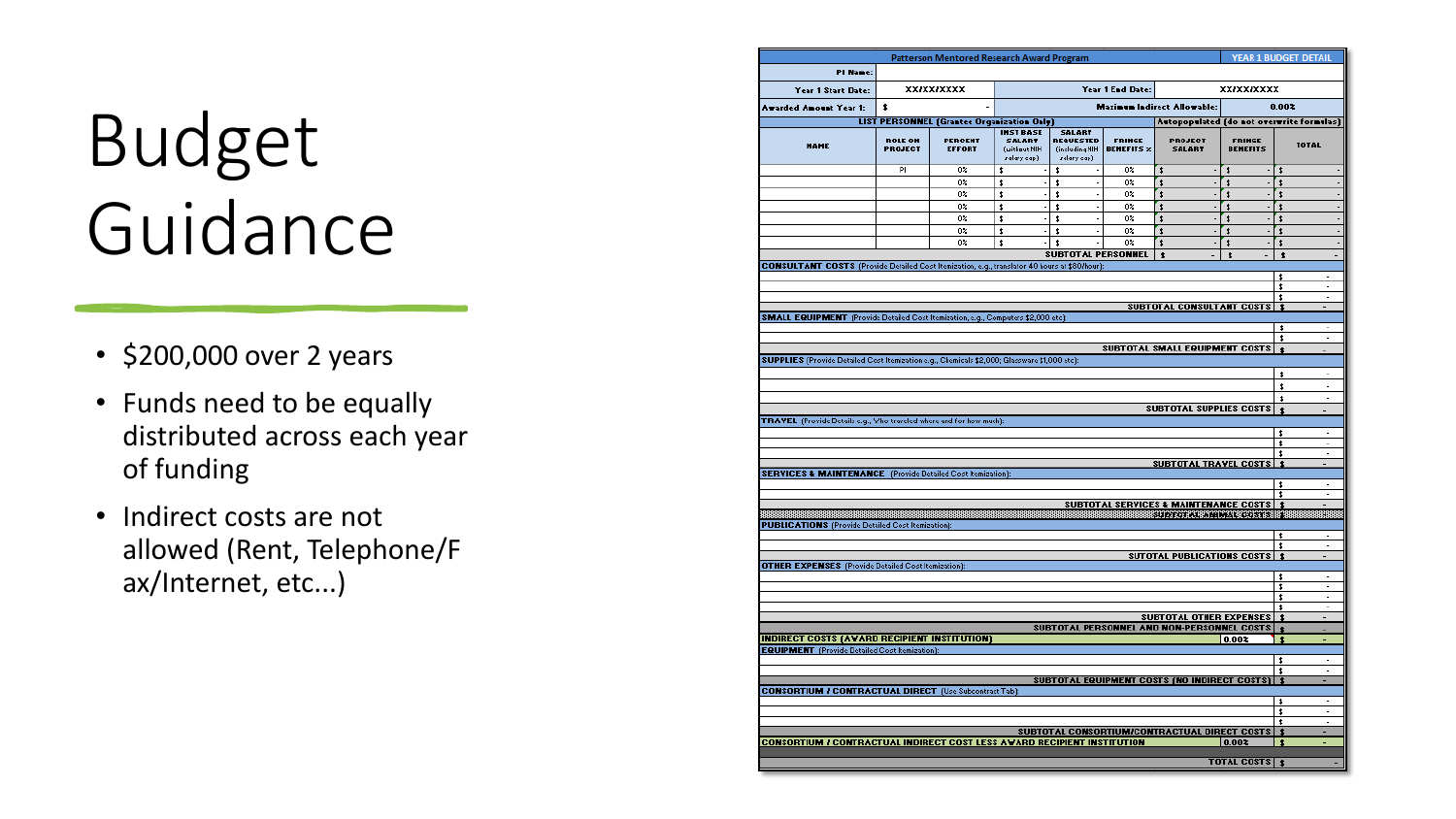# Common Pitfalls to Avoid

- Approach
- Sample size and statistics
- Budget and feasibility
- Career development and independence
- Publication record
- Research plan and training plan does not compliment the applicant's background
- Mentorship team does not reflect the needs for the applicant to be successful in completing the work
- Poor grantsmanship: jargon, abbreviations, no clear hypothesis
- Overlap in funding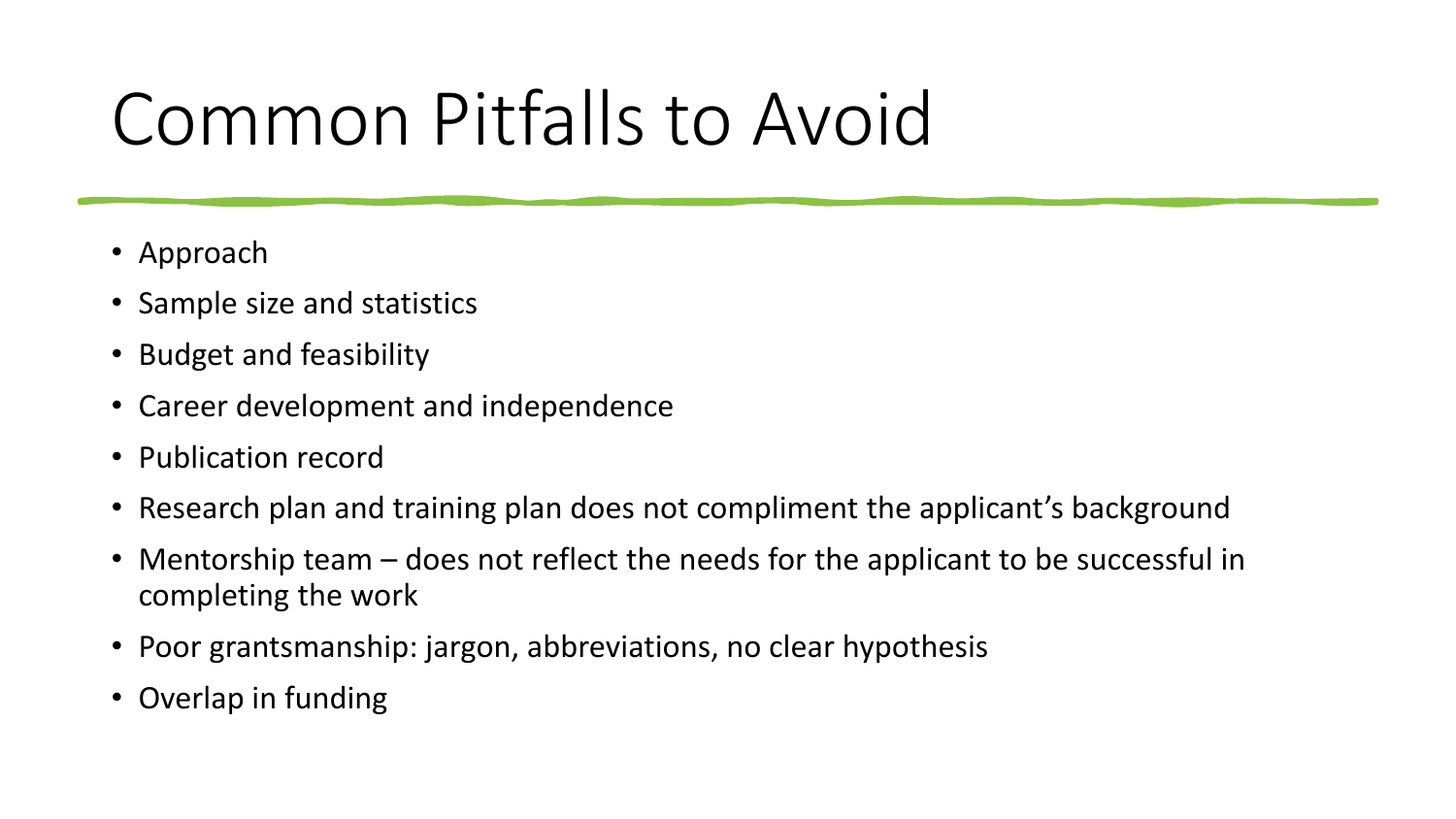## Specific Quotes

- **Approach:** "Lack of alternative approaches."; "Research aims lack sufficient detail in numerous areas including details of datasets including number of patients included, inclusion/exclusion criteria, variables available in datasets, definitions of outcomes, and follow up periods."; "Sex as a biological variable is not addressed; this is important since sex has a significant impact on XXX." "A significant weakness is the absence of clear hypotheses."; "No information is presented as to how the experimental results will be analyzed and interpreted."
- **Sample Size & Statistics:** "Sample size may be too small to yield actionable results"; "No discussion of sample size is offered "; "No power analysis is offered indicating that the samples to be recruited will be sufficient to detect the effects proposed"; "Statistical analyses are limited".
- **Budget & Feasibility:** "The budget accounts for \$XX,XXX for *newest technique*-sequencing. With a n=XX/group, it seems unlikely that the sequencing can be performed for that price."; the investigator states that they will send out samples for *amazing* profiling, but this is not listed in the budget"; "The feasibility of the study is not clear."
- **Career Development & Independence:** "Career goals are not specified"; "Additional career development goals are not discussed; the applicant should speak to their future plans conducting research as an independent investigator"; "The application would be strengthened by evidence of applicant conducting independent research."
- **Publication Record:** "Applicant has modest publication record, some additional insight regarding the ongoing research efforts and potential future publications is desired"; "The applicant has a limited publication record and this should be addressed through inclusion of research in progress and potential future publications."
- **Mentorship:** "All the burden is being placed on 2 mentors. A third mentor (possibly in data analysis) might be a good idea."; "The mentoring team should include individuals with expertise in data analysis and interpretation"; "The applicant should seek additional mentorship to help provide further guidance and skill building"; "There does not seem to be anyone with experience with bioinformatics analyses that would be necessary to analyze the data, as well as to integrate any of these analyses."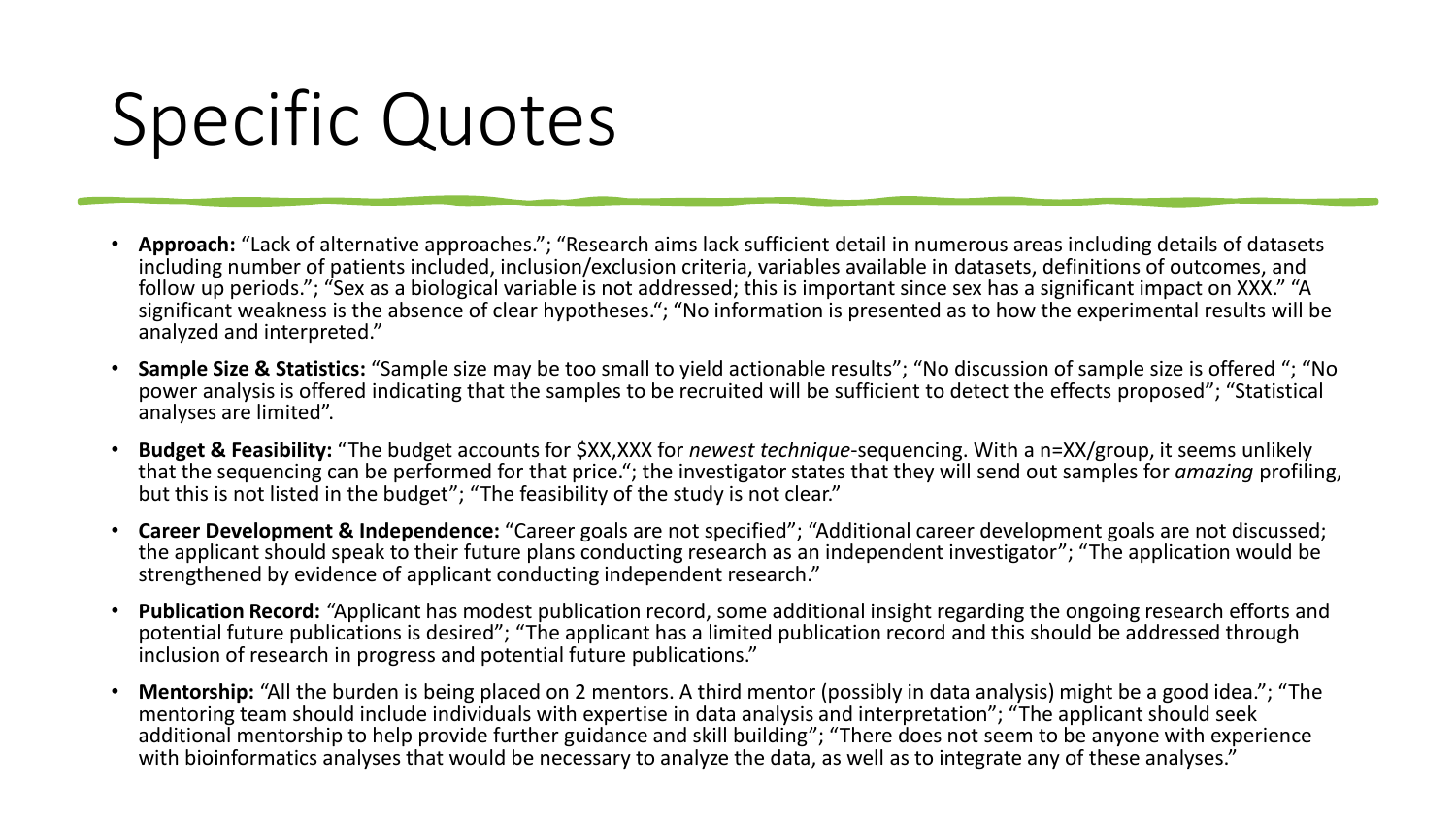# Application Tips

- Make sure your proposal reflects the review criteria and program goals
- Tell the story and provide explicit reasons and statements regarding why your approach is promising. Recruit the right team: Include appropriate collaborations and/or shared leadership if it benefits the project
- Be realistic (in timeline, budgets, etc.)
- Avoid jargon and abbreviations; should be understandable to scientific generalists such as venture capital investors
- Be concise and clear (make it easy to read!)
- Point out pitfalls and include contingencies
- Seek feedback (internally, externally, and across disciplines)